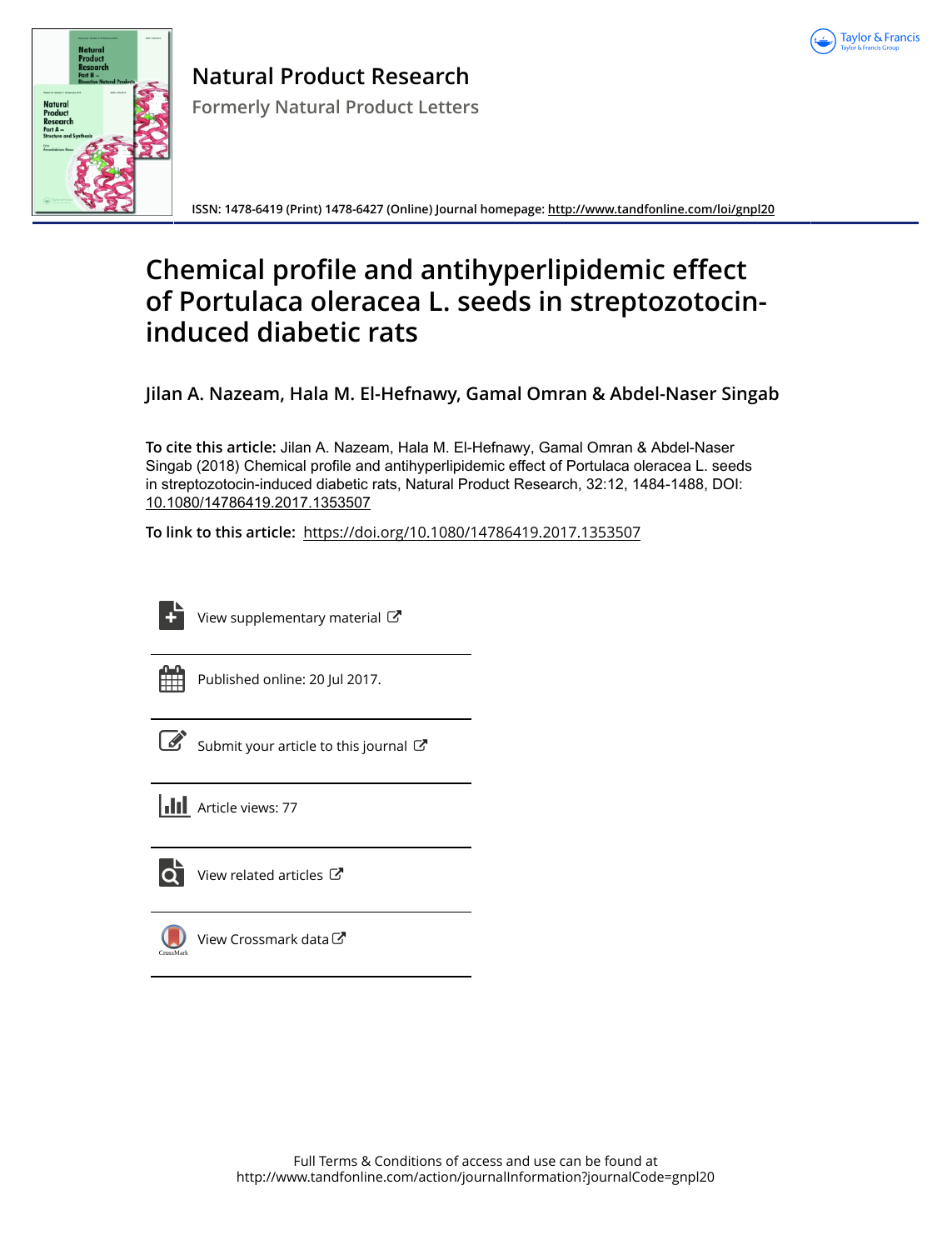#### SHORT COMMUNICATION



Check for updates

## **Chemical profile and antihyperlipidemic effect of** *Portulaca oleracea* **L. seeds in streptozotocin-induced diabetic rats**

#### Jilan A. Nazeam<sup>a</sup>, Hala M. El-Hefnawy<sup>b</sup>, Ga[ma](#page-1-0)l Omran<sup>[c](#page-1-2)</sup> an[d](#page-1-3) Abdel-Naser Singab<sup>d</sup>

<span id="page-1-3"></span><span id="page-1-2"></span><span id="page-1-1"></span><span id="page-1-0"></span><sup>a</sup>Faculty of Pharmacy, Pharmacognosy Department, October 6th University, Giza, Egypt; <sup>b</sup>Faculty of Pharmacy, Pharmacognosy Department, Cairo University, Cairo, Egypt; 'Faculty of Pharmacy, Bio-chemistry Department, Alexandria University, Damanhur, Egypt; <sup>d</sup>Faculty of Pharmacy, Pharmacognosy Department, Ain-Shams University, Cairo, Egypt

#### **ARSTRACT**

Hypolipidemic effect of *Portulaca oleracea* L. seed extract and its fractions have been studied on streptozotocin (STZ) at dose 75 mg/kg b.wt. After fractionation of the alcoholic extract; petroleum ether fraction was the most active fraction that decreased different hyperlipidemia biochemical parameters. After chromatographic analysis; oleamide, ethylpalmitate, *β*-amyrin, stigmasterol and *β*sitosterol were identified. The GLC analysis of unsaponifiable matter revealed the presence of; lignoceric acid as a major constituent in the most bioactive fraction. In conclusion, petroleum ether fraction possessed a hypolipidemic effect in STZ-induced diabetic rats, which may be attributed to its phytosterols, fatty acid and amide compounds. The finding of the present investigation strongly demonstrates the potential of non-polar fraction of *P. oleracea* L. seed in combating hyperlipidemia in diabetic condition. So the petroleum ether fractions and its constituents can be used as hypolipdemic supplement in the developing countries towards the development of new therapeutic agents.



#### ARTICLE HISTORY

Received 14 February 2017 Accepted 14 June 2017

#### **KEYWORDS**

*Portulaca oleracea* seeds; STZ-diabetic rat; hypolipidemic effect; petroleum ether fraction; phytosterol; oleamide

**CONTACT** Jilan A. Nazeam a [dean@pharma.asu.edu.eg](mailto: dean@pharma.asu.edu.eg)

Supplemental data for this article can be accessed at <https://doi.org/10.1080/14786419.2017.1353507>.

© 2017 Informa UK Limited, trading as Taylor & Francis Group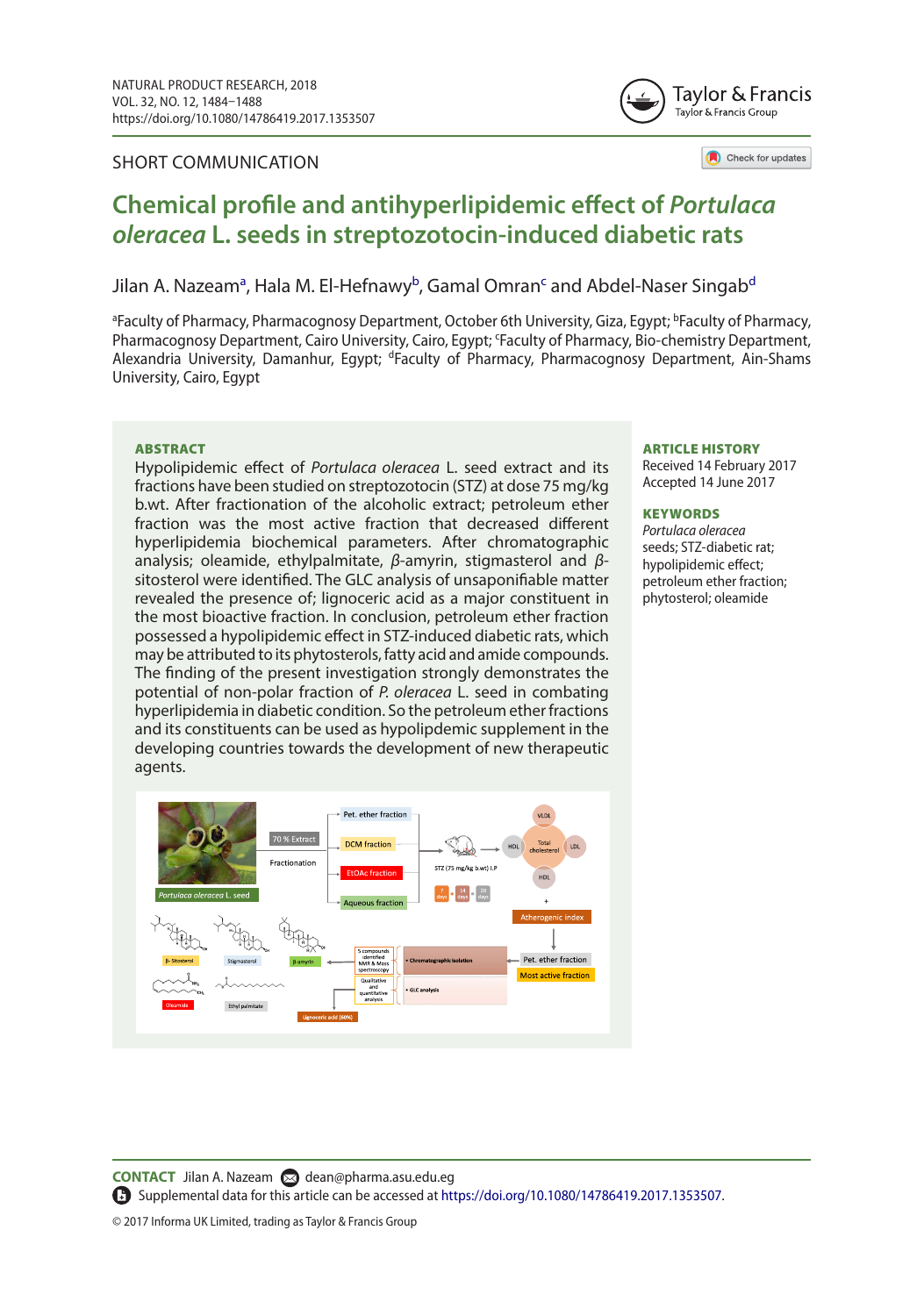#### **1. Introduction**

<span id="page-2-10"></span><span id="page-2-9"></span><span id="page-2-6"></span><span id="page-2-5"></span><span id="page-2-4"></span><span id="page-2-3"></span><span id="page-2-1"></span><span id="page-2-0"></span>*Portulaca oleracea* L. a member of Family Portulacacea (commonly called purslane) is a herbaceous weed widely distributed throughout the world. It is a succulent, prostrate annual herb considered to possess antiscorbutic, aperients and diuretic properties. The seeds are demulcent, carminative, diuretic and slightly astringent (Uddin et al. [2014](#page-5-0)). It has an extensive old world distribution, extending from North Africa through Middle East and the Indian subcontinent to Malaysia and Australia (Sultana & Rahman [2013\)](#page-4-0). The alcoholic seed extract showed antioxidant activity (Jalali et al. [2015\)](#page-4-1) and Al-Sheddi et al. [2016](#page-4-2) approved that it can ameliorate hydrogen peroxide that induced cell death in human liver cells. Additionally, Gai et al. [2016](#page-4-3) revealed that purslane seed oil can be used as a substitute for synthetic antioxidants in food preservation and as a cosmetic ingredient. The alcoholic seed extracts showed cytotoxicity on human hepatocellular carcinoma cells (HepG2) (Farshori et al. [2014\)](#page-4-4) and pain reducing effects (Farhadpour et al. [2014](#page-4-5)). The seed oil also exerted cytotoxic effects on HepG2 and human lung cancer (A-549) cell lines (Al-Sheddi et al. [2015](#page-4-6)). Furthermore, *P. oleracea* seeds had positive clinical effects on serum lipids profile in case of dyslipidemia in obese adolescents (Sabzghabaee et al. [2014](#page-4-7), Zakizadeh et al. [2015\)](#page-5-1). Dehghan et al. [2016;](#page-4-8) clinical observation showed that seed consumption alongside exercising could improve atherosclerosis plaque biomarkers in women with type 2 diabetes. The plant is also consumed as a vegetable and has been reported to be rich in different chemical constituents such as; alkaloids (Xiang et al. [2005;](#page-5-2) Li et al. [2017;](#page-4-9) Xu et al. [2017\)](#page-5-3), flavonoids, coumarins, polysaccharides, omega fatty acids, terpenoids, sterols, proteins, vitamins and minerals (Zhou et al. [2015](#page-5-4)). The seed and its extract demonstrated a notable hypolipidaemic effect on human metabolism without rationalisation. There is also no data on the chemical composition of the seed responsible for this activity, which is the aim of this study. Furthermore, the literature about the chemical constituents were scanty. So, it deemed interesting to assign the fraction and compounds that may attribute to the hypolipidemic effect.

#### <span id="page-2-14"></span><span id="page-2-13"></span><span id="page-2-12"></span><span id="page-2-11"></span><span id="page-2-8"></span><span id="page-2-7"></span><span id="page-2-2"></span>**2. Results and discussion**

#### *2.1. Serum triglycerides and Serum total cholesterol*

The methylene chloride fraction (DCM) and petroleum ether fraction were the most active fractions which showed a significant effect in decreasing higher level of serum triglycerides. Where the DCM fraction has rapid onset of effect, but with short duration of action, in opposite to petroleum ether fraction. After 20-days of treatment, fractions arranged according to percentage of change in their effect as follows, (Petroleum ether-F > EtOAC-F > aqueous > total extract > DCM-F) ( $68 > 53 > 50 > 32 > 26$ %). Regarding to serum cholesterol, the chloroform, petroleum ether and total extract demonstrated a significant activity. Petroleum ether fraction was the most active fraction as a percentage of change in cholesterol level was prolonged in a long time (56, 58 and 78%). While, the chloroform fraction has fluctuated in their activity (73  $>$  45  $>$  85%) (Table S1).

#### *2.2. Serum high density lipoprotein (HDL) and Atherogenic index*

The Level of HDL is decreased after injection of STZ as it is considered as a protective factor against heart diseases its level decrease in case of diabetes; total and ethyl acetate have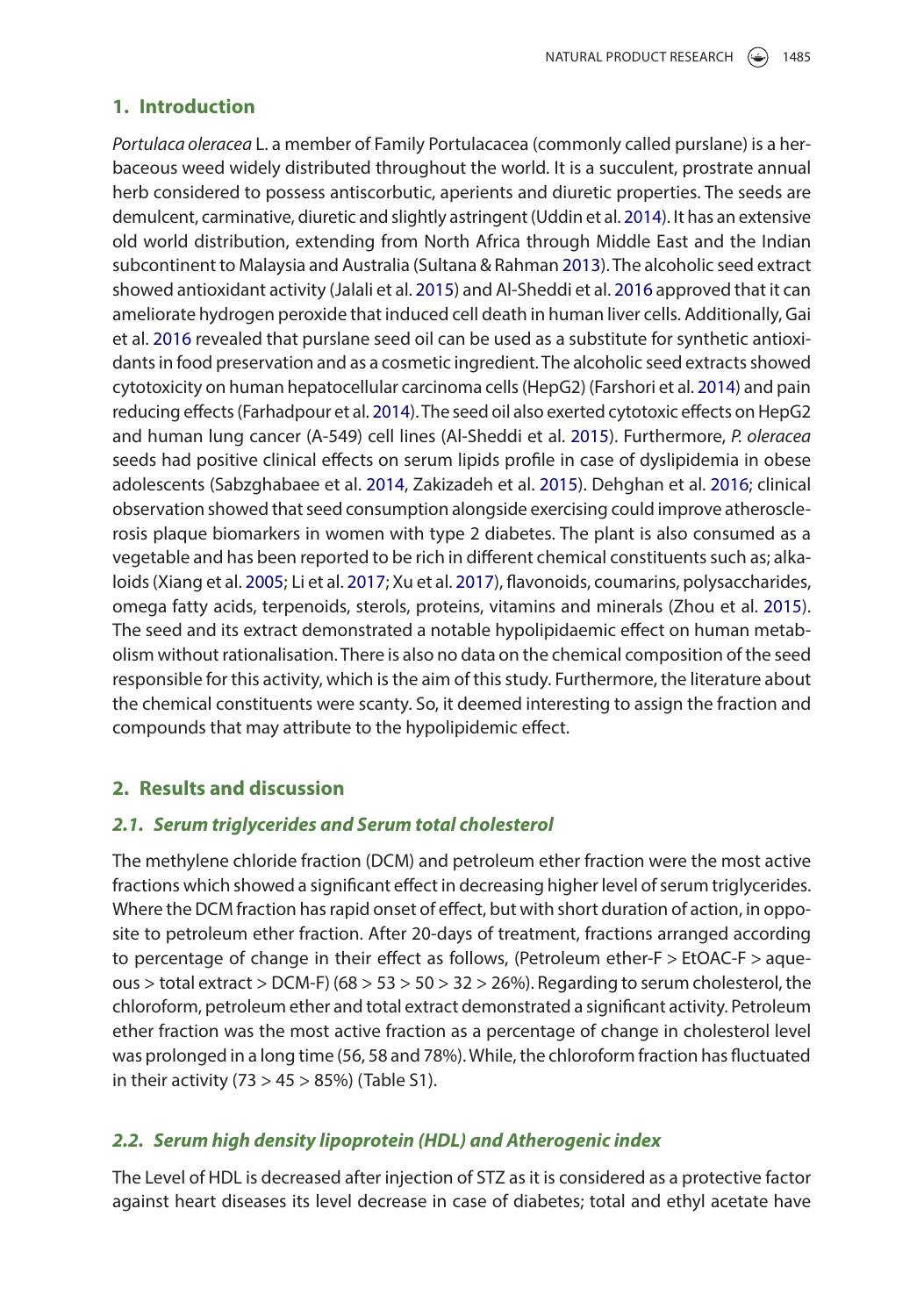1486  $\left(\rightarrow\right)$  J. A. NAZEAM ET AL.

rapid onset of action as both give significant effect after 7-days of treatment, while other fractions started their activity after 14-days of treatment. So the ethyl acetate fraction showed the best activity as it has a longer duration of action and rapid onset and it also considered as the most active fraction for the atherogenic index.

### *2.3. Serum low and very low density lipoprotein (LDL & VLDL)*

The result showed that the activity of fraction arranged as follows (DCM-F > total extract > EtOAC-F > aqueous-F > petroleum ether-F) as (51 > 86, 75, 33% of change) during the period of treatment, respectively. So DCM fraction is the most active fraction for lowering the level of LDL. On the other hand; fractions activity for VLDL were classified according to their effect into (petroleum ether-F > EtOAC-F > aqueous-F > total extract > DCM-F) with a percentage (40, 71, 0%). In the light of these results; the petroleum ether fraction is the most active fraction as it has a rapid onset and longer duration of action.

## *2.4. Phytochemical analysis*

Petroleum ether fraction was the most active fraction against different important parameters in the lipid profile diagnosis. In the light of these results, it was deemed interest to identify and isolate the main chemical constituent of the fraction. Oleamide, *β*-amyrin, ethyl palmitate, stigmasterol and *β* -sitosterol were isolated for the first time from *P. oleracea* seed, while oleamide (fatty acid amide hydrolase), is isolated for the first time from *Portulaca* species. On the other hand; the results of the GLC analysis of the petroleum ether fraction showed; total identified unsaponifiable matter was nearly equal (82.6%) of total composition. While, the total saponifiable matter was identified nearly equal (95.6%). Lignoceric acid was found to be the major unsaponifiable fatty acid (60%) followed by omega-3-, omega-6 and omega-9 fatty acids as 37, 21 and 16%, respectively (Table S2). Omega fatty acids identified by GC have long been considered essential to decrease plasma triacylglycerol levels by reducing production and enhancing the clearance of triacylglycerol-rich lipoproteins. Furthermore, these fatty acids have been used to treat and prevent atherosclerosis (Zapolska et al. [2015](#page-5-5)).

## <span id="page-3-4"></span>*2.5. Biological activities of the isolated compounds*

<span id="page-3-3"></span><span id="page-3-2"></span>The triterpenoid glycosides from different plant sources lower serum cholesterol levels in a variety of animal models and also human subjects. This effect of terpenoids can explain the action mechanism of the isolated *β*-amyrin compound (Santos et al. [2012\)](#page-4-10). In addition, the results are in accordance with previously published data; where the ethyl ester fatty acid possess hypolipidemic activity (Gunasekaran et al. [2013](#page-4-11)) such as; the isolated ethyl palmitate. On the other hand; antihypercholesterolemic studies of sterols were formerly reported (Aluko [2011](#page-4-12)). It is worthy noted that (Cheng et al. [2010](#page-4-13)) reported the hypolipidemic effect of chemically synthesised 9(Z)-octadecenamide with regard to serum TG, TC, LDL-C, LDL-C/HDL-C and hepatic TG, which explained the possible activity of isolated oleamide.

## <span id="page-3-1"></span><span id="page-3-0"></span>**3. Conclusion**

Petroleum ether fraction of the seed extract is the most active fraction for lowering cholesterol level and VLDL. While, the chloroform fraction is the most active fraction affecting TG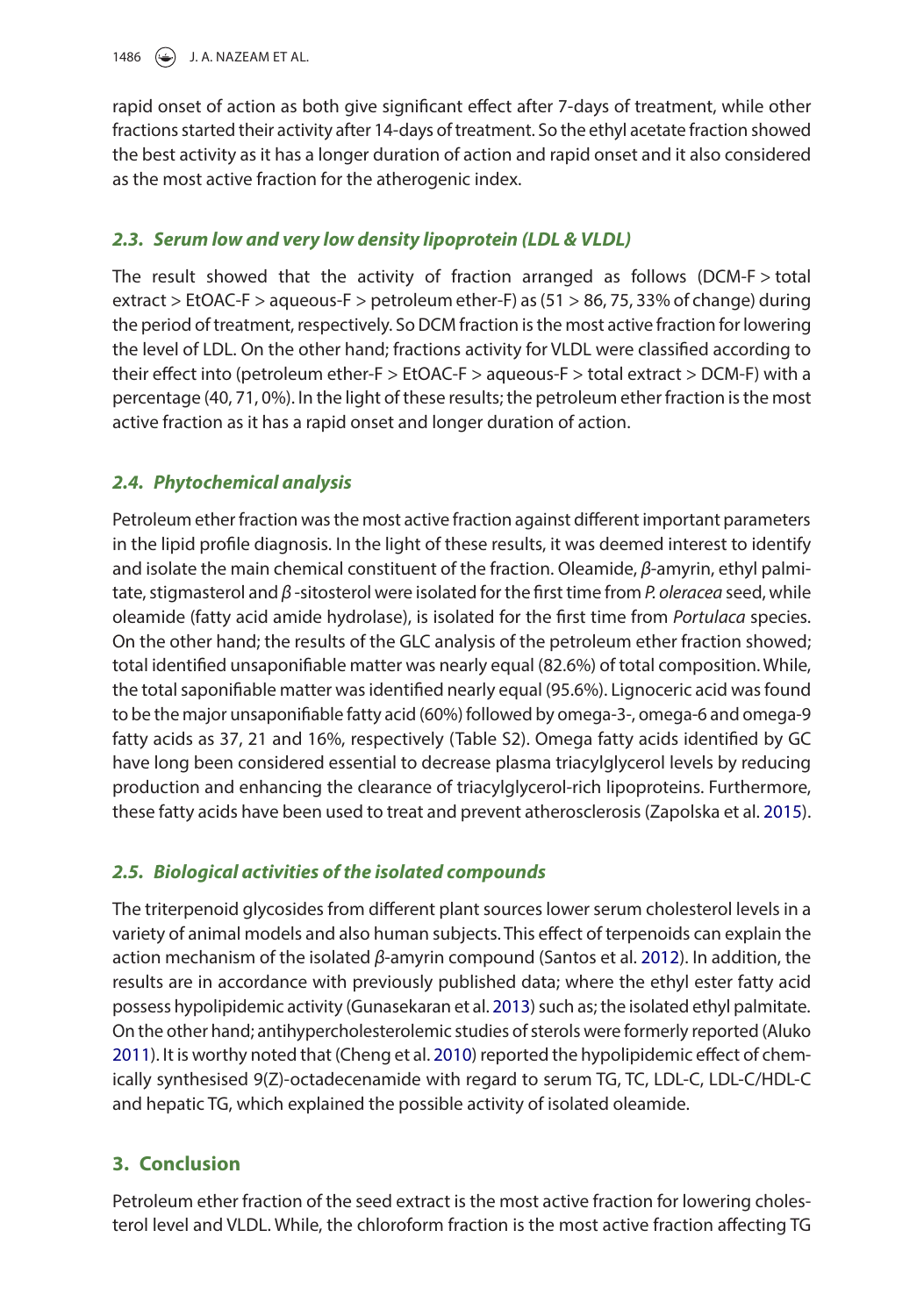and LDL serum level and the ethylacetate fraction showed the most efficacy against HDL. Diverse compounds isolated from the petroleum ether bioactive fraction were reported to induce hypolipidemic effect by different mechanisms. This study justifies the clinical use of *P. oleraceae* seeds in case of dyslipidemia and obesity through the identification of related phytochemical profile. Additional *in vivo* studies and clinical trials would be needed to evaluate the potential use of isolated constituents in lowering lipid profile especially in case of diabetic conditions.

#### **Disclosure statement**

No potential conflict of interest was reported by the authors.

#### **References**

- <span id="page-4-6"></span>Al-Sheddi ES, Farshori N, Al-Oqail M, Musarrat J, Al-Khedhairy A, Siddiqui MA. [2015.](#page-2-0) *Portulaca oleracea* seed oil exerts cytotoxic effects on human liver cancer (HepG2) and human lung cancer (A-549) cell lines. Asian Pac J Cancer Prev. 16(8):3383–3387.
- <span id="page-4-2"></span>Al-Sheddi ES, Farshori N, Al-Oqail M, Al-Massarani SM, Al Salem AM, Musarrat J, Al-Khedhairy A, Siddiqui MA. [2016.](#page-2-1) *Portulaca oleracea* Linn seed extract ameliorates hydrogen peroxide-induced cell death in human liver cells by inhibiting reactive oxygen species generation and oxidative stress. Trop J Pharm Res. 15(8):1643–1649.
- <span id="page-4-12"></span>Aluko R. [2011.](#page-3-0) Plant derived bioactives. In: Comprehensive Biotechnology. Amsterdam: Elsevier BV; Vol. 4, 501–515.
- <span id="page-4-13"></span>Cheng M, Ker Y, Yu T, Lin L, Peng R, Peng C. [2010](#page-3-1). Chemical synthesis of 9 (Z)-octadecenamide and its hypolipidemic effect: a bioactive agent found in the essential oil of mountain celery seeds. J Agric Food Chem. 58(3):1502–1508.
- <span id="page-4-8"></span>Dehghan F, Soori R, Gholami K, Abolmaesoomi M, Yusof A, Muniandy S, Heidarzadeh S, Farzanegi P. [2016](#page-2-2). Purslane (*Portulaca oleracea*) seed consumption and aerobic training improves biomarkers associated with atherosclerosis in women with type 2 diabetes. Sci Rep. 6:204.
- <span id="page-4-5"></span>Farhadpour F, Alvany A, Khakpour B, Ahmadi R, Mahdavi E. [2014](#page-2-3). The effects of *Portulaca oleracea* seed hydroalcoholic extract on pain threshold. FBMS. doi[:10.15242/IICBE.C0114596.](https://doi.org/10.15242/IICBE.C0114596)
- <span id="page-4-4"></span>Farshori N, Al-Sheddi ES, Al-Oqail M, Musarrat J, Al-Khedhairy A, Siddiqui Maqsood Ahmed. [2014](#page-2-4). Cytotoxicity assessments of *Portulaca oleracea* and *Petroselinum sativum* Seed extracts on human hepatocellular carcinoma cells (HepG2). Asian Pac J Cancer Prev. 15(16):6633–6638.
- <span id="page-4-3"></span>Gai G, Li Y, Fan S, Jing S, Yan L. [2016.](#page-2-5) Antioxidant and antiproliferative activities of Purslane seed oil. J Hypertens. 5(2):218.
- <span id="page-4-11"></span>Gunasekaran S, Vijay T, Sarumathy K, Palani S, Panneerselvam R, Srinivasan V. [2013](#page-3-2). Phytoconstituents evaluation by GC-MS and therapeutic efficacy of *Grewiaum bellifera* on streptozotocin (STZ)-induced diabetic rats. IJPLS. 4(2):2380–2386.
- <span id="page-4-1"></span>Jalali S, Niazmand R, Shahidi M. [2015.](#page-2-6) Antioxidant activity of Purslane (*Portulaca oleracea* L.) seed hydro-alcoholic extract on the stability of Soybean oil. J Agr Sci Tech 17(6): 1473–1480.
- <span id="page-4-9"></span>Li C, Ying Z, Gao M, Wei W, Hao D, Xu L, Tao X, Zhang W, Ying X, Liu J. [2017](#page-2-7). Two new similar alkaloids from *Portulaca oleracea* L. Nat Prod Res. 1–7.
- <span id="page-4-7"></span>Sabzghabaee A, Kelishadi R, Jelokhanian H, Asgary S, Ghannadi A, Badri S. [2014.](#page-2-8) Clinical effects of *Portulaca oleracea* seeds on dyslipidemia in obese adolescents: a triple-blinded randomized controlled trial. Med Arh. 68(3):195–199.
- <span id="page-4-10"></span>Santos T, Arruda R, Melo B, Gerly A, Chaves H, Rao S. [2012.](#page-3-3) Antihyperglycemic and hypolipidemic effects of alpha, beta-amyrin, a triterpenoid mixture from *Protium heptaphyllum* in mice. Lipids Health Dis. 11(1):98.
- <span id="page-4-0"></span>Sultana A, Rahman K. [2013.](#page-2-9) *Portulaca oleracea* Linn. A global panacea with ethno-medicinal and pharmacological potential. Int J Pharm Pharm Sci. 5:33–39.